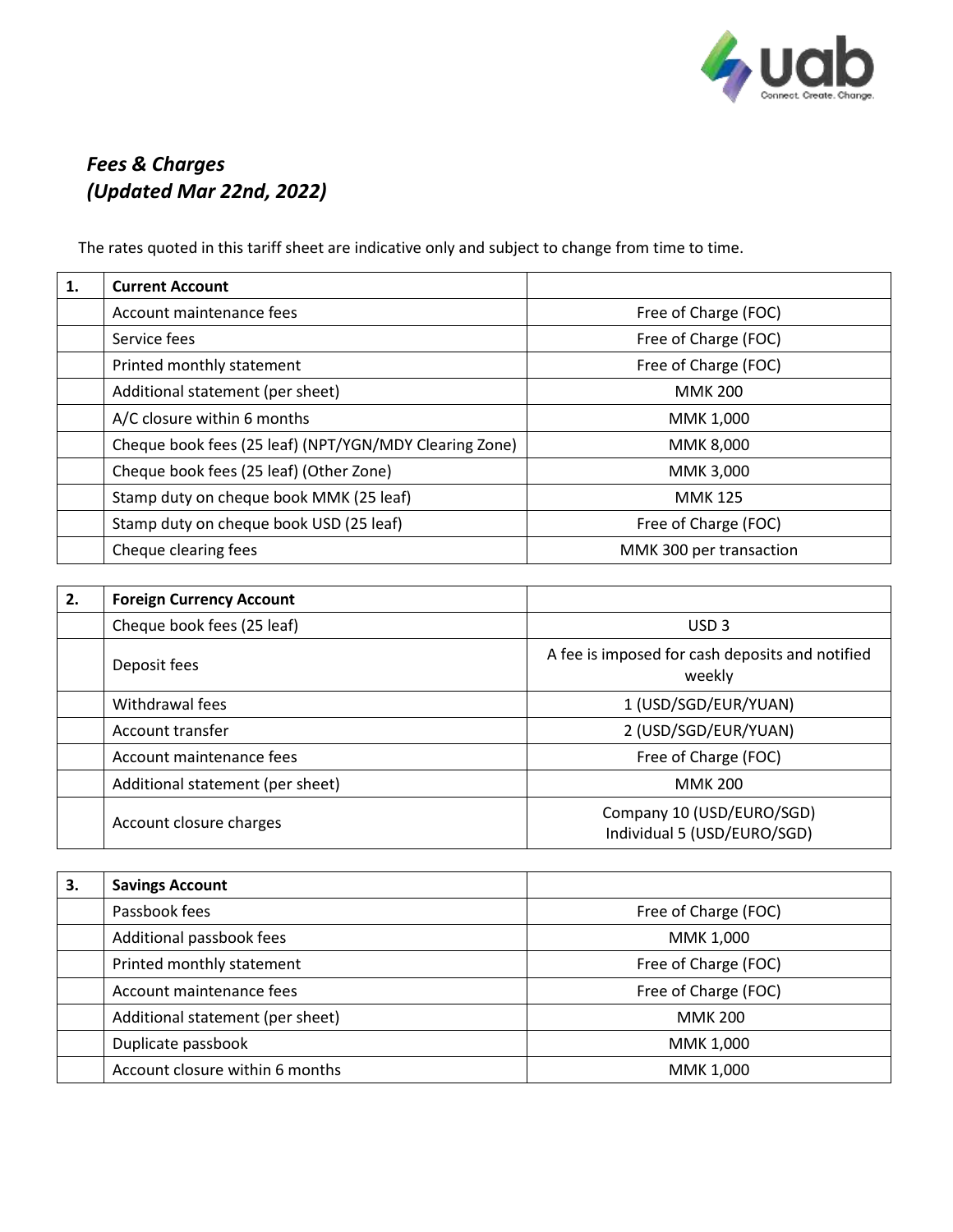

| 4. | e saving Account                 |                                        |
|----|----------------------------------|----------------------------------------|
|    | Passbook fees                    | MMK 1,000                              |
|    | Card issuing fees                | MMK 3,000                              |
|    | Card Issuing fees (Payroll)      | Free of Charge (FOC)                   |
|    | Card annual fees                 | MMK 3,000 (1st year annual fee waived) |
|    | Printed monthly statement        | Free of Charge (FOC)                   |
|    | Account maintenance fees         | Free of Charge (FOC)                   |
|    | Additional statement (per sheet) | <b>MMK 200</b>                         |
|    | Duplicate passbook               | MMK 1,000                              |
|    | Account closure within 6 months  | MMK 1,000                              |

| 5. | uab Zeegwat Account              |                                                                                        |
|----|----------------------------------|----------------------------------------------------------------------------------------|
|    | Passbook fees                    | MMK 1,000                                                                              |
|    | Card issuing fees                | Free of Charge (FOC)                                                                   |
|    | Card annual fees                 | MMK 3,000 (1st year annual fee waived)<br>Monthly average balance MMK 100,000 (waived) |
|    | Printed monthly statement        | Free of Charge (FOC)                                                                   |
|    | Account maintenance fees         | Free of Charge (FOC)                                                                   |
|    | Additional statement (per sheet) | <b>MMK 200</b>                                                                         |
|    | Duplicate passbook               | MMK 1,000                                                                              |
|    | Account closure within 6 months  | MMK 1,000                                                                              |

| 6. | <b>Call Account</b>              |                      |
|----|----------------------------------|----------------------|
|    | Passbook fees                    | Free of Charge (FOC) |
|    | Additional passbook fees         | MMK 1,000            |
|    | Printed monthly statement        | Free of Charge (FOC) |
|    | Account maintenance fees         | Free of Charge (FOC) |
|    | Additional statement (per sheet) | <b>MMK 200</b>       |
|    | Duplicate passbook               | MMK 1,000            |
|    | Account closure within 6 months  | MMK 1,000            |

| <b>Fixed Deposit Account</b>     |                      |
|----------------------------------|----------------------|
| Passbook fees                    | MMK 1,000            |
| Printed monthly statement        | Free of Charge (FOC) |
| Account maintenance fees         | Free of Charge (FOC) |
| Additional statement (per sheet) | <b>MMK 200</b>       |
| Duplicate passbook               | MMK 1,000            |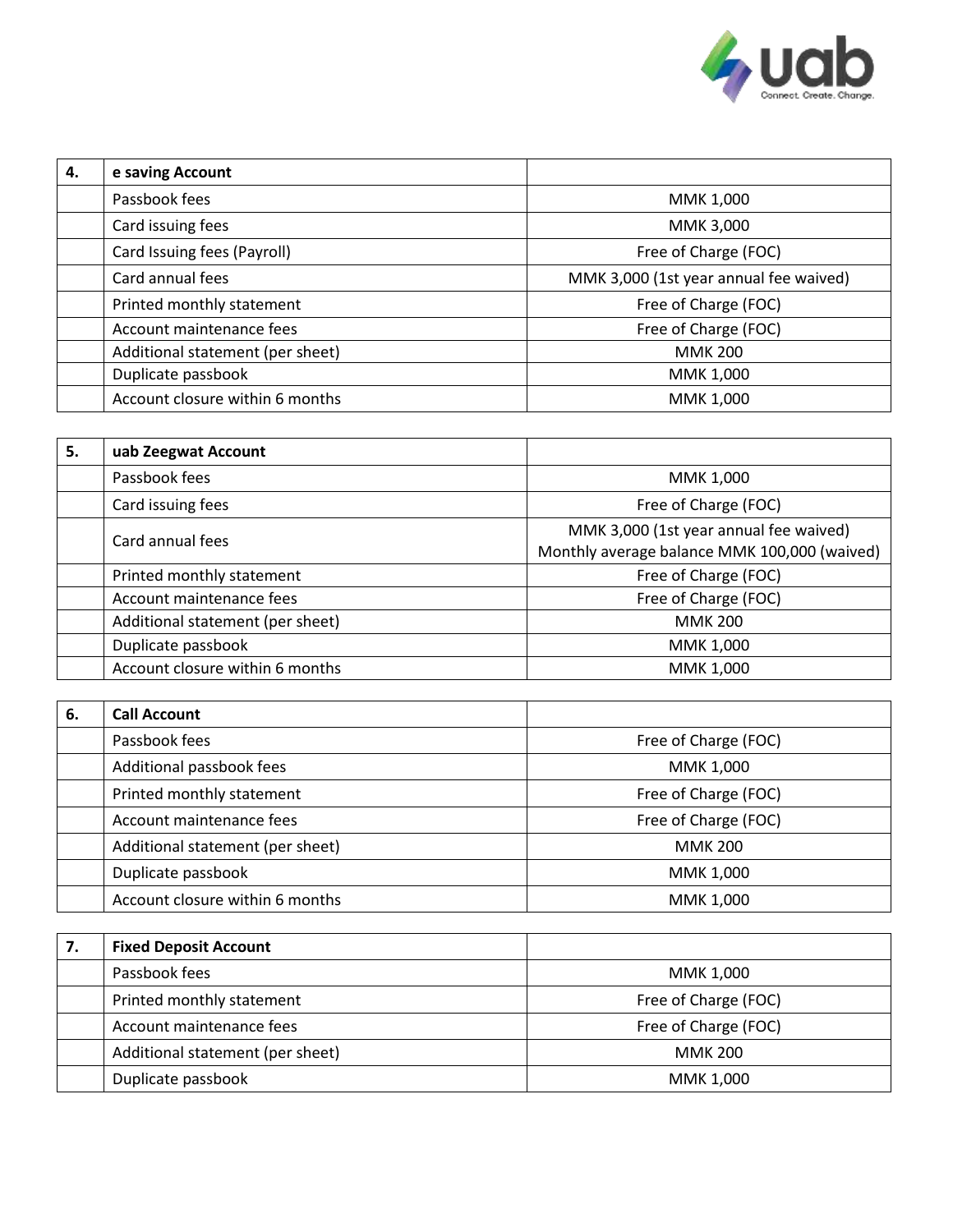

| 8. | <b>Debit Card</b>                |                                                 |
|----|----------------------------------|-------------------------------------------------|
|    | Issuing fees                     | MMK 3,000 (USD 2 for USD Account)               |
|    | Annual fees                      | MMK 3,000 (USD 2 for USD Account) (1st year     |
|    |                                  | annual fee waived)                              |
|    | Initial deposit                  | MMK 10,000                                      |
|    | Minimum balance                  | MMK 1,000                                       |
|    | PIN Re-issuance                  | MMK 1,000 (USD 1 for USD Account)               |
|    | Card lost/replacement fees       | MMK 3,000 (USD 2 for USD Account)               |
|    | Cash withdrawal                  | Free at uab bank ATM, withdrawal fee appliedfor |
|    |                                  | other banks' ATM                                |
|    | Balance inquiry (ATM)            | Free at uab bank ATM, fees applied at other     |
|    |                                  | banks' ATM                                      |
|    | Printed monthly statement        | Free of Charge (FOC)                            |
|    | Additional statement (per sheet) | <b>MMK 200</b>                                  |
|    |                                  |                                                 |
| 9. | <b>Credit Card</b>               |                                                 |

| э. | <b>Credit Card</b>                           |                                                                                                                                                |
|----|----------------------------------------------|------------------------------------------------------------------------------------------------------------------------------------------------|
|    | Issuing fees (Platinum)                      | MMK 50,000 (Supplementary Card: MMK 25,000)                                                                                                    |
|    | Issuing fees (Gold)                          | MMK 15,000 (Supplementary Card: MMK 7,500)                                                                                                     |
|    | Issuing fees (Classic)                       | MMK 10,000 (Supplementary Card: MMK 5,000)                                                                                                     |
|    | Annual fees (Platinum)                       | MMK 120,000 (Supplementary Card: MMK<br>60,000)                                                                                                |
|    | Annual fees (Gold)                           | MMK 60,000 (Supplementary Card: MMK<br>30,000)                                                                                                 |
|    | Annual fees (Classic)                        | MMK 30,000 (Supplementary Card: MMK<br>15,000)                                                                                                 |
|    | PIN re-issuance                              | MMK 3,000                                                                                                                                      |
|    | Card lost/replacement fees                   | MMK 10,000                                                                                                                                     |
|    | Interest                                     | $13\%$ (p.a)*                                                                                                                                  |
|    | Credit usage charges                         | $13\%$ (p.a)*                                                                                                                                  |
|    | Cash advance                                 | 2% of cash amount (min MMK 3,000) and<br>3.25% interest / month                                                                                |
|    | Late fees                                    | A minimum of MMK 10,000 or 10% of total<br>outstanding balance as at statement date<br>(whichever is higher), up to a maximum of MMK<br>20,000 |
|    | <b>Balance inquiry (ATM)</b>                 | MMK 1,000                                                                                                                                      |
|    | Balance statement inquiry (Over the counter) | MMK 3,000                                                                                                                                      |
|    | Mark-up fees                                 | 11% for transactions made in foreign currency                                                                                                  |
|    |                                              |                                                                                                                                                |

| $\overline{10}$<br>Tņ. | Card<br>Prepaid<br>$  -$    |              |
|------------------------|-----------------------------|--------------|
|                        | tees<br><b>Issuir</b><br>ng | 8,000<br>MMK |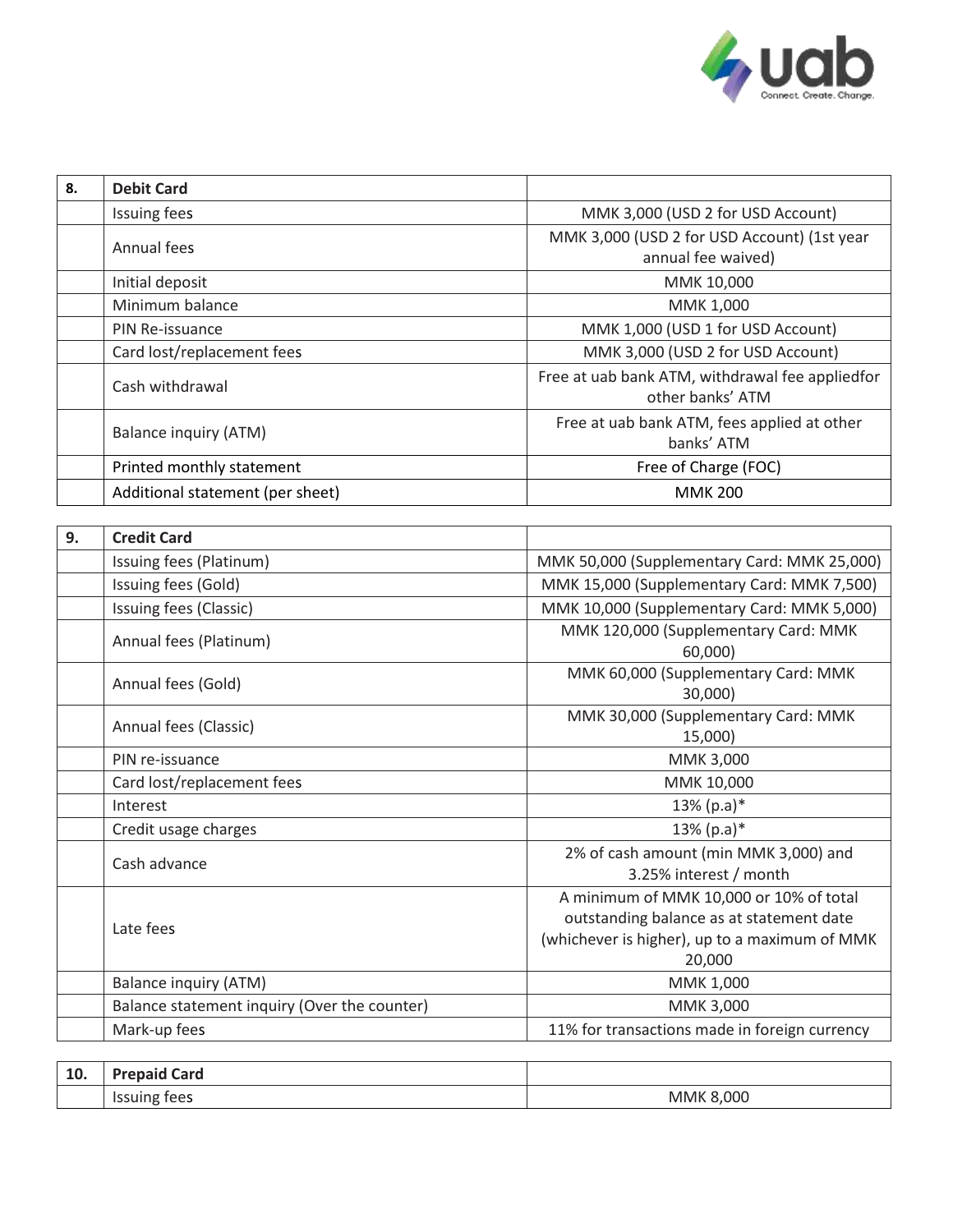

| Annual fees                |                                              | MMK 8,000 (1st year annual fee waived)                                                 |
|----------------------------|----------------------------------------------|----------------------------------------------------------------------------------------|
| Initial deposit            |                                              | MMK 10,000                                                                             |
| Minimum balance            |                                              | MMK 10,000                                                                             |
| PIN re-issuance            |                                              | MMK 1,000                                                                              |
| Card lost/replacement fees |                                              | MMK 8,000                                                                              |
| Cash withdrawal            |                                              | Free at uab bank ATM, withdrawal fee applied<br>for other banks' ATM                   |
| Balance inquiry (ATM)      |                                              | Free at uab bank ATM, fees applied at other<br>banks' ATM                              |
|                            | Balance statement inquiry (Over the counter) | <b>MMK 1000</b>                                                                        |
| Top-up limit               |                                              | minimum MMK 10,000 and maximum MMK<br>5,000,000 (or equivalent in foreign<br>currency) |
| <b>Cancellation fees</b>   |                                              | MMK 2,000                                                                              |
| Mark-up fees               |                                              | 11% for transactions made in foreign currency                                          |

| 11. | <b>Gift Card</b>                             |                                                                        |
|-----|----------------------------------------------|------------------------------------------------------------------------|
|     | <b>Issuing fees</b>                          | Celebrity Gift Card - MMK 8,000<br>Personalized Gift Card - MMK 12,800 |
|     | Annual fees                                  | MMK 8,000 (1st year annual fee waived)                                 |
|     | Initial top-up limit before registration     | MMK 10,000 (Minimum) MMK 1,000,000<br>(Maximum)                        |
|     | Top-up limit after registration              | MMK 10,000 (Minimum) MMK 3,000,000<br>(Maximum)                        |
|     | Card lost/replacement fees                   | Celebrity Gift Card - MMK 8,000<br>Personalized Gift Card - MMK 12,800 |
|     | Balance statement inquiry (Over the counter) | MMK 1,000                                                              |
|     | Mark-up fees                                 | 11% for transactions made in foreign currency                          |

| 12. | <b>SMS Alerts</b>                                    |                        |
|-----|------------------------------------------------------|------------------------|
|     | All withdrawals & transfers                          | MMK 6,000 per year     |
|     | All withdrawals & transfers of MMK 500,000 and above | MMK 3,000 per year     |
|     | All deposit transactions                             | MMK 16 per transaction |

| 13. | <b>Trade Finance Charges</b>               |                                                          |
|-----|--------------------------------------------|----------------------------------------------------------|
|     | Remittance<br>А.                           |                                                          |
|     | Outward remittance                         | 0.125% on amount (Min USD 25)<br>USD 5 for SWIFT charges |
|     | Inward remittance                          | <b>USD 10</b>                                            |
|     | Inward remittance<br>(full credit request) | USD 35 (collected from remitting bank)                   |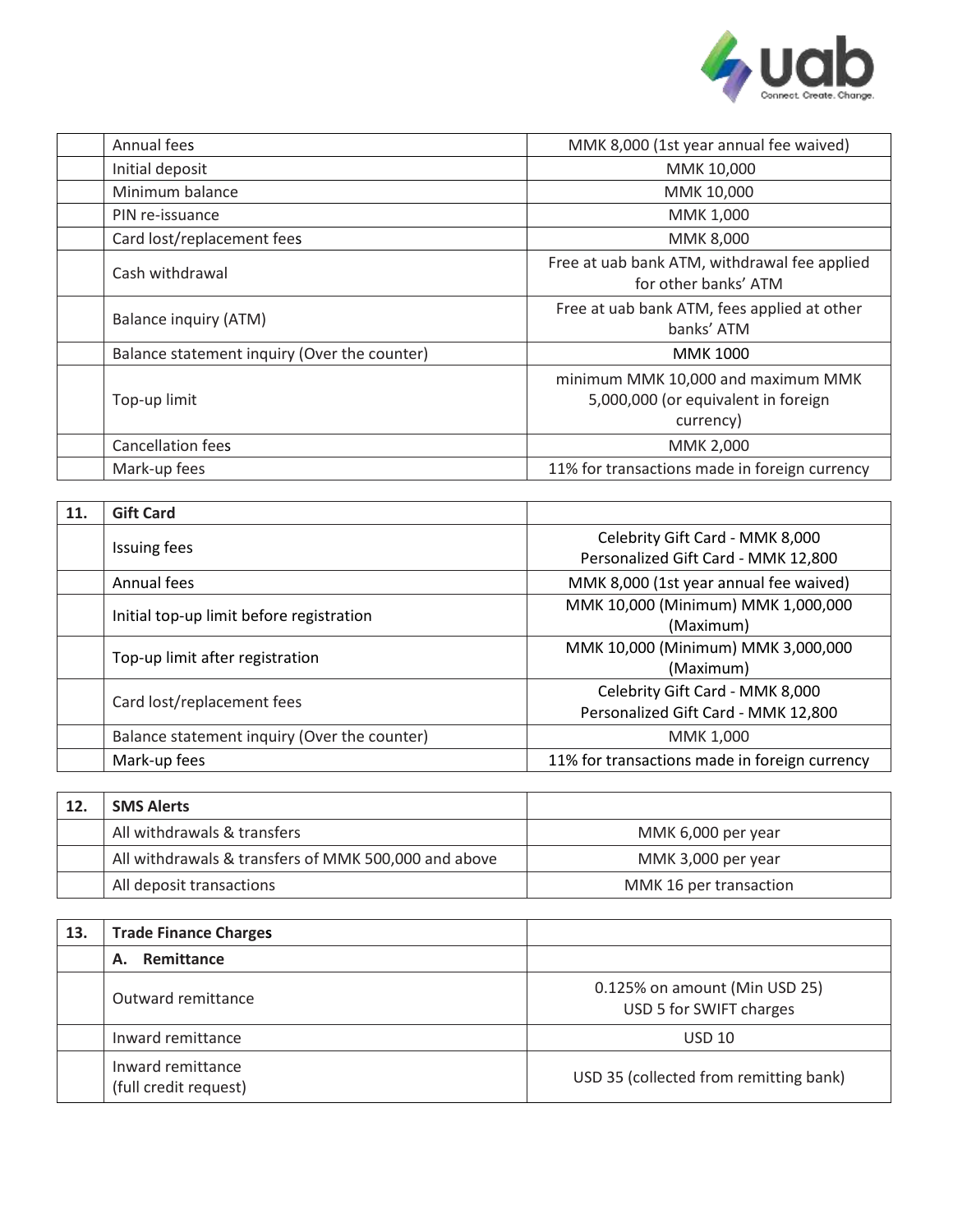

| Stop payment, amendment, return payment, enquiry   | USD 25 + USD 5 for SWIFT charges + Other<br>bank charges                                                                                    |
|----------------------------------------------------|---------------------------------------------------------------------------------------------------------------------------------------------|
| Fund transfer (uab to uab)                         | USD <sub>2</sub>                                                                                                                            |
| В.<br>Import                                       |                                                                                                                                             |
| L/C opening                                        | 0.25% on LC amount per 3 months or part<br>thereof (Min USD 50) USD 10 for SWIFT<br>charges                                                 |
| L/C extension or amount increment                  | 0.25% on amount per 3 months or part thereof<br>(Min USD 50)<br>USD 10 for SWIFT charges                                                    |
| L/C other amendments                               | USD 40 + USD 10 for SWIFT charges                                                                                                           |
| L/C cancellation                                   | USD 30 + USD 10 for SWIFT charges + Other<br>bank charges                                                                                   |
| Bill handling- bills under L/C                     | USD 50 + USD 10 for SWIFT charges                                                                                                           |
| Bill handling-bills under documentary collection   | 0.50% on bill amount (Min USD 50)<br>USD 10 for SWIFT charges                                                                               |
| Usance acceptance-bills under L/C                  | 0.15% on bill amount per month (-) cash<br>margin (no charges for 100% cash margin)                                                         |
| Discrepancies acceptance                           | <b>USD 60</b>                                                                                                                               |
| C.<br><b>Export</b>                                |                                                                                                                                             |
| L/C advising                                       | USD 30 + USD 10 for SWIFT charges                                                                                                           |
| L/C amendment advising                             | USD 25 + USD 10 for SWIFT charges                                                                                                           |
| L/C cancellation                                   | USD 25 + USD 10 for SWIFT charges                                                                                                           |
| Bill handling (under L/C & documentary collection) | 0.125% on bill amount (Min USD 50)USD 10 for<br><b>SWIFT charges</b>                                                                        |
| Inward TT                                          | <b>USD 10</b>                                                                                                                               |
| <b>D.</b> Bank Guarantees                          |                                                                                                                                             |
| Guarantee issuing                                  | 0.25% on BG amount per 3 months or part<br>thereof (Min USD 50 or MMK 5,000) for FCY and<br>LCY BG respectively<br>USD 10 for SWIFT charges |
| Guarantee amendment (extension/amount increment)   | 0.25% on amount per 3 months or part thereof<br>(Min USD 50 or MMK 5,000 for FCY and LCY BG<br>respectively)<br>USD 10 for SWIFT charges    |
| Guarantee other amendments                         | USD 50 or MMK 5,000 for FCY and LCY BG<br>respectively<br>USD 10 for SWIFT charges                                                          |
| Guarantee advising                                 | <b>USD 20</b><br>USD 10 for SWIFT charges                                                                                                   |
| Guarantee amendment advising                       | <b>USD 15</b><br>USD 10 for SWIFT charges                                                                                                   |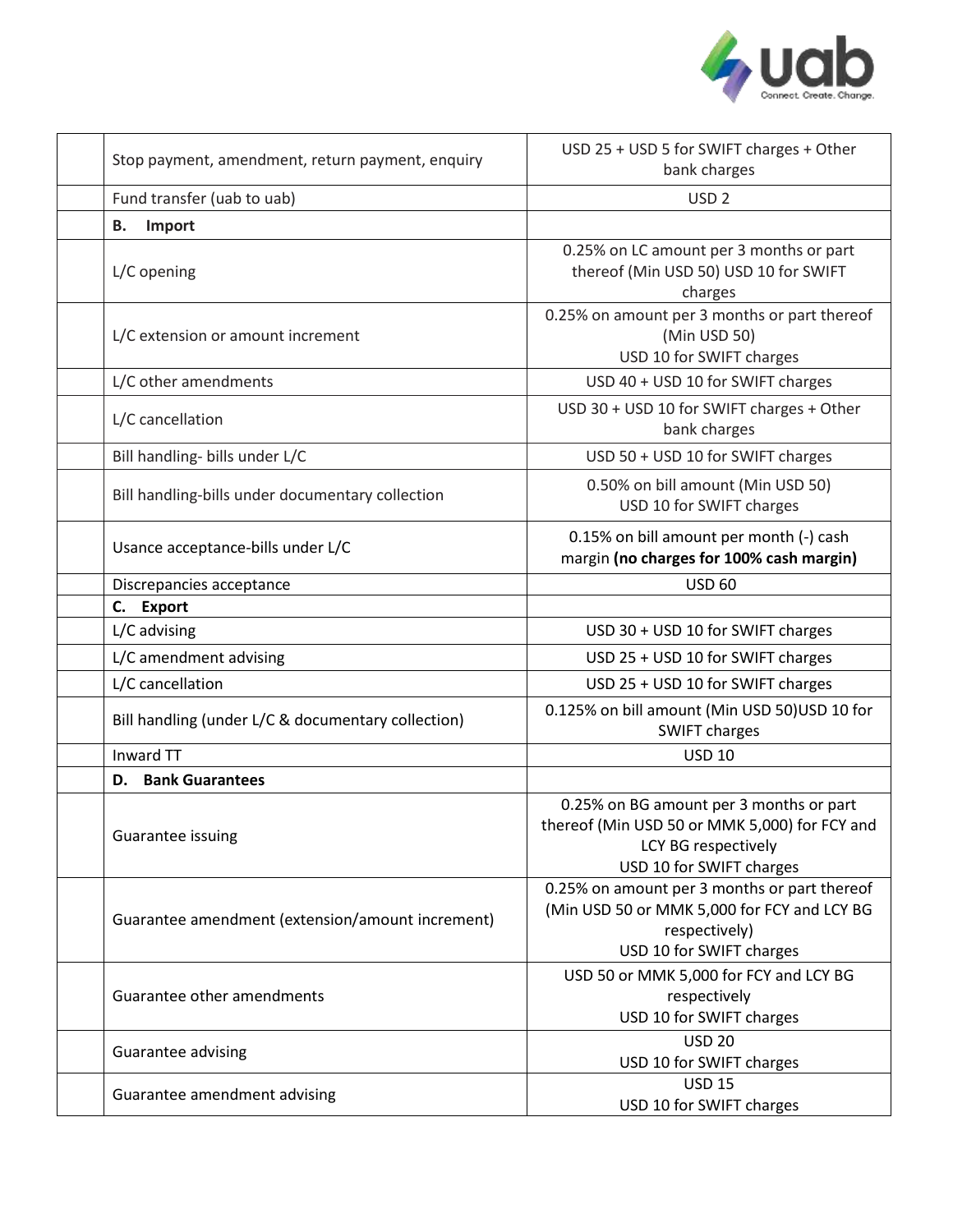

|     | Guarantee cancellation                                    | Free of Charge (FOC)                                                                                                                     |
|-----|-----------------------------------------------------------|------------------------------------------------------------------------------------------------------------------------------------------|
|     | BG with lien on deposits (call & savings) for cash margin | 0.25% on amount per 3 months or part thereof or<br>(Min USD 50 or MMK 5,000 for FCY and LCY<br>BG respectively)                          |
|     | BG with lien on fixed deposits for cash margin            | 0.375% on amount per 3 months or part thereof<br>(Min USD 75 or MMK 7,500 for FCY<br>and LCY BG respectively)                            |
|     | Shipping guarantee                                        | 0.25% on amount per 3 months or part thereof or<br>(Min USD 50)<br>Note: Shipping guarantee is issued only against<br>L/C issued by uab. |
|     | <b>International Money Transfer</b><br>Ε.                 |                                                                                                                                          |
|     | Western Union inward- receive money                       | No charges                                                                                                                               |
|     | Western Union outward- send money                         | USD 25 or MMK 32,000 per transaction from<br>sender                                                                                      |
|     | RIA inward- receive money                                 | No charges                                                                                                                               |
|     | KRUNG THAI inward- receive money                          | No charges                                                                                                                               |
|     |                                                           |                                                                                                                                          |
| 14. | <b>Interbranch Transfers (IBT)</b>                        |                                                                                                                                          |
|     | <b>Same Region</b>                                        |                                                                                                                                          |
|     | Deposit                                                   | Free of Charge (FOC)                                                                                                                     |
|     | Withdrawal                                                | Free of Charge (FOC)                                                                                                                     |
|     | Account to account transfer                               | Free of Charge (FOC)                                                                                                                     |
|     | <b>Different Region</b>                                   |                                                                                                                                          |

|         | <b>DITTEFENT REGION</b>     |                               |
|---------|-----------------------------|-------------------------------|
| Deposit |                             | Free of Charge (FOC)          |
|         | Withdrawal                  | Min MMK 200 + 0.05% + MMK 500 |
|         | Account to account transfer | Free of Charge (FOC)          |
|         | <b>Special Region</b>       |                               |
| Deposit |                             | Free of Charge (FOC)          |
|         | Withdrawal                  | Min MMK 200 + 0.10% + MMK 500 |
|         | Account to account transfer | Free of Charge (FOC)          |

| 15. | Internal Remittance (uab to uab) |                       |
|-----|----------------------------------|-----------------------|
|     | Normal branches                  |                       |
|     | Cash to cash (pay to ID)         | 0.05%                 |
|     |                                  | 0.025%                |
|     | Account to account transfer      | Min MMK 200           |
|     |                                  | Online Charge MMK 500 |
|     |                                  | 0.10%                 |
|     | Special branches (To Muse)       | Min MMK 200           |
|     |                                  | Online Charge MMK 500 |
|     | Special branches (From Muse)     | Free of Charge (FOC)  |